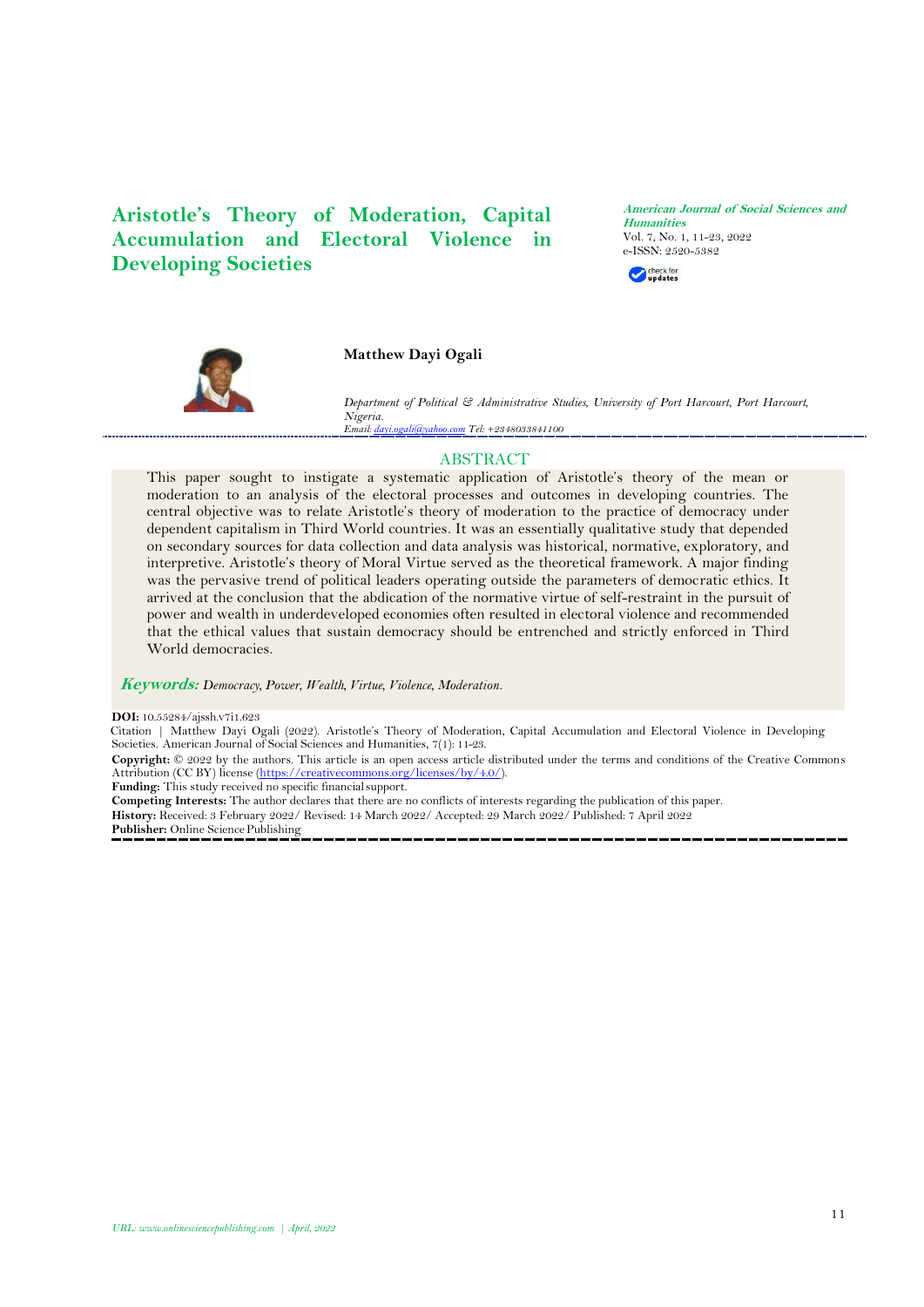### **Highlights of this paper**

- This paper's contribution to knowledge is the effective utilization of Aristotle's ethical theory of the mean to identify the source of crises in modern states. Another is establishing the fact that the best preservative of society is the maintenance of the middle course or moderation.
- It also identified socialism, welfarism and socialist-oriented political parties as moderating or stabilizing forces in modern states.
- The paper further identified Aristotle's theory of the mean as the precursor of Marx's theory of socialism.

# **1. INTRODUCTION**

Political thought, defined in terms of man's abstract or reflective ability and effort to articulate mechanisms for the management of a social formation to ensure stable relations between rulers and their subjects, and his effort to understand and resolve emerging problems involving his group or society [\(Sabine & Thorson, 1973\)](#page-12-0), might be as old as man's aggregation into communities of various forms and sizes. [Aristotle \(1999\)](#page-11-0) himself had written that man is not only "gregarious" but also naturally a "political animal", in the sense of being both communal and individual, depending on which brand was dominant at any particular historical epoch. Even before the emergence of the state, patriarchal tribal leaders had set the rules and norms for socio-political interaction and engagement within the community (Filmer, cited b[y Locke \(1988\)](#page-12-1)).

Just as human communities have been effectively managed or administered to grow and flourish from one rudimentary or homogenous level to a higher and more progressive or complex stage others are known to have defeated, occupied and dispersed at some point in history due to either internal and external pressures or both, like Egypt came under the control of the Ottoman Empire, but later overthrown and occupied by Napoleon Bonaparte in 1798, and eventually came under British colonialism [\(Acemoglu & Robinson, 2012\)](#page-11-1). Accumulation of public wealth or Commonwealth and its effective management to satisfy the needs of both the state and the citizens is a *sine qua non* for the growth and development of societies from the classical period till date. As a general norm, surplus extraction from slaves, serfs and workers, depending on the mode of production, in order to build a strong revenue base has been a hallmark of the state. Civilizations had flourished in Egypt, Babylon, Syria, Assyria, Medes, Persia, Greece, etc. in the ancient world and later Rome in the medieval era, with their greatness measured against the opulence and splendour of the respective kings, all based on wealth accumulation. [Acemoglu and Robinson](#page-11-1)  [\(2012\)](#page-11-1) have argued that nations become poor when ruled by narrow elites that organized society for their own selfish benefits, and prospered when the elite was overthrown and society reorganised with political power and economic opportunities much more broadly distributed and the government made accountable and responsive to the people.

It is no accident that the best records of governance, tolerance, welfare of the people, healthy ruler and people relationships, etc. usually occurred at the middle ages of these kingdoms. On the negative side, a poor and wretched kingdom and king are far from laying claim to greatness. Poverty is not an attribute of greatness. At the other extreme over-accumulation of wealth is like a sedative to kings and drive them into attitudes of tyranny, oppression, deceit, arrogance, impunity and eventual and inevitable ruin. Kings or monarchs became uncontrollable as their wealth grew exponentially. Both poverty and extreme wealth are a curse to kingdoms and states, and that precisely is the kernel of Aristotle's principle of moderation.

Extremities in wealth concentration or poverty, ownership and dispossession, violence and laxity, cruelty and love, or any other similar diversity have historically ruined and ruptured communities and states. Rules, regulations and laws have often been enacted to moderate these extremities in human acquisitive behaviour and relations to avoid or mitigate the calamities they inevitably engender. But more than laws can restrict, social ethos, ethical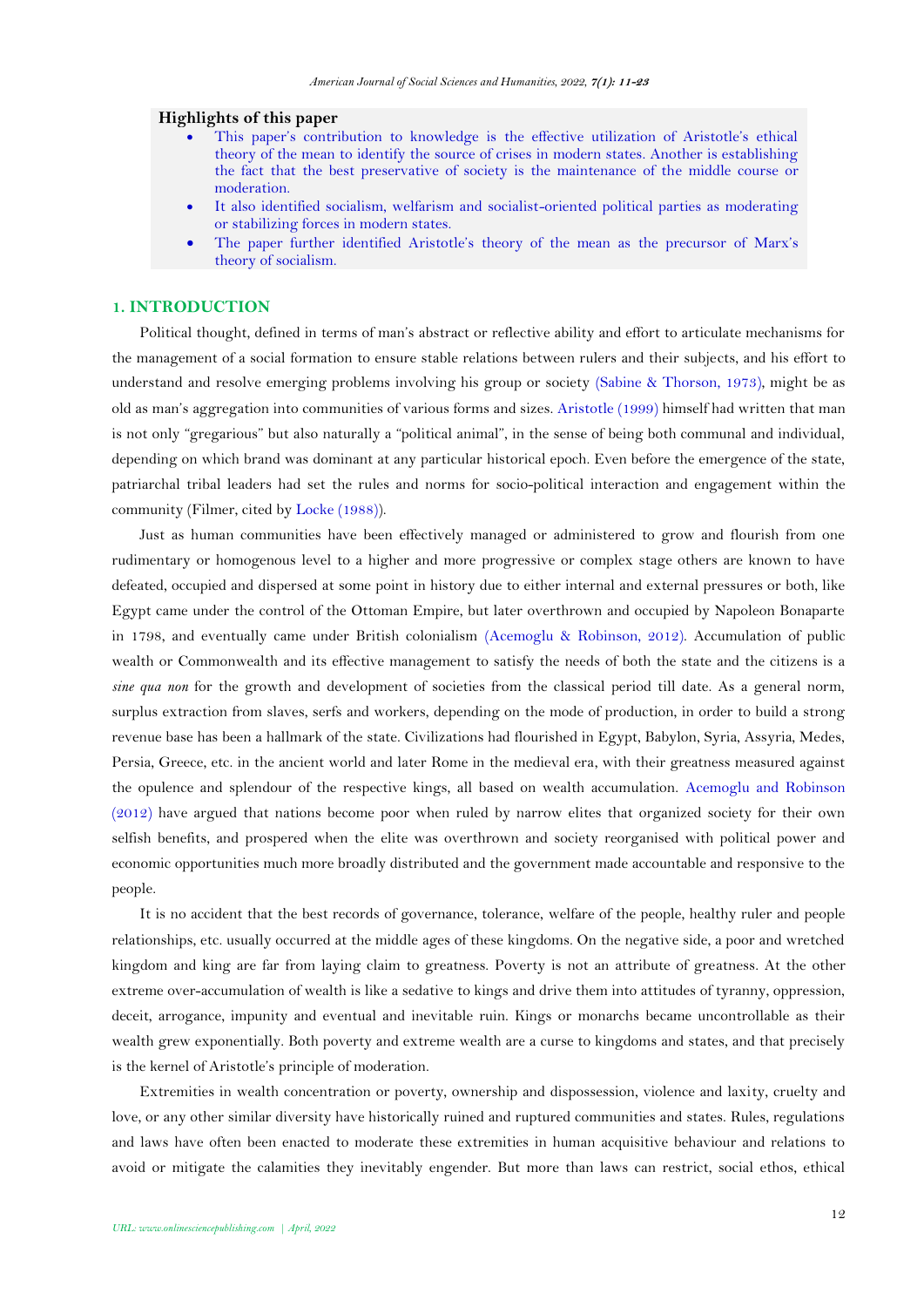values and mores have imposed a greater restraint on human actions and aspirations, and accordingly sustained societies. In the thought of [Rousseau \(1987\)](#page-12-2) laws are useless and often either trampled upon by the wealthy and powerful or disregarded by the extremely poor.

#### *1.1. The Problem*

Despite the challenge of China, capitalism maintains its dominant and hegemonic position as a historical and conjunctural mode of production in the contemporary world system. The capitalistic component of Chinese socialism has been fingered as the driving force behind its astronomical scientific and technological growth. Consequently, in both west and east the driver of economic growth and development remains the same phenomenon of capital accumulation. Furthermore, whether the ownership structure of industrial capitalism is individualistic or socialized capital accumulation, concentration and centralization have struck an unbreakable bond between them in the ravening surge to extract and convert both natural and synthetic resources to propel further growth. Would these growth rates have been possible without the massive accumulation of capital on a global scale such as is being witnessed in the contemporary world? That would appear practically impossible. If the benefits are enormous, irresistible and irreversible, so also are the dangers and threats to the continued existence of humanity on earth posed by these same innovative forces of civilization.

Capital accumulation, as theorized by [Lenin \(1975\)](#page-12-3) and Luxemburg [\(Kowalik, 2014\)](#page-12-4) is the hallmark and inseparable component of capitalism in all its ramifications and at all stages of its development, but the inevitability of violence associated with it is less conspicuous in the advanced social formations and accordingly often concealed and denied. Procedural and operational subtleties combined with structural imbalances and fortifications ensure the smooth and hegemonic extraction of surplus or exploitation of the working class in the advanced capitalist countries with the consent and even rationalization of the exploited. Ideological serenity, political security and economic stability resulting from the nationalistic consensus drastically reduce the incidence of electoral violence in developed countries. But, does that signify the absence of violence?

In the advanced countries the citizen simply walks naked before the surveillance apparatuses of the state working in tandem with big business to secure systemic guarantees of protection of the global interest of capital [\(Poulantzas, 1978\)](#page-12-5). But this art of technologically stripping the citizen to create a society of mass consumption, alienation and artificiality is a far more effective violence than the deployment of arms and once achieved spreads seamlessly into the conduct of elections. In other words, the smoothness in the process of economic exploitation is easily translated to the peaceful conduct of elections. A technologically established social dictatorship ensures political stability through electronically controlled elections, despite the pockets of violent actions like school shootings, which all merely constitute a source of ventilation of social grievances and are easily quelled.

Like exploitation, bourgeois violence is conducted with utmost subtlety and simplified with modern technological devices for surveillance operations which ensure that all movements, interactions and actions of citizens are monitored, checked and controlled. All this presents the face of a sane, fair, just and equal society with broad national consensus and system stability. But what is presented to the world is subdued peace with subterranean bottled grievances that burst out in various forms of violent reactions like #Blacklivesmatter protests which also proceed within the broad parameters set by the bourgeois state and ruling class.

It has also been argued further and the evidence is rather glaring that this civility in the developed world is made possible by resource accumulation on a world scale [\(Kowalik, 2014\)](#page-12-4), which is deployed to underwrite the opulence and a sense of entitlement and satisfaction to social existence [\(Chinweizu, 1978;](#page-12-6) [Rodney, 1972\)](#page-12-7). For the purposes of this paper the vital point to note is that the consequences of the violation of Aristotle's principle of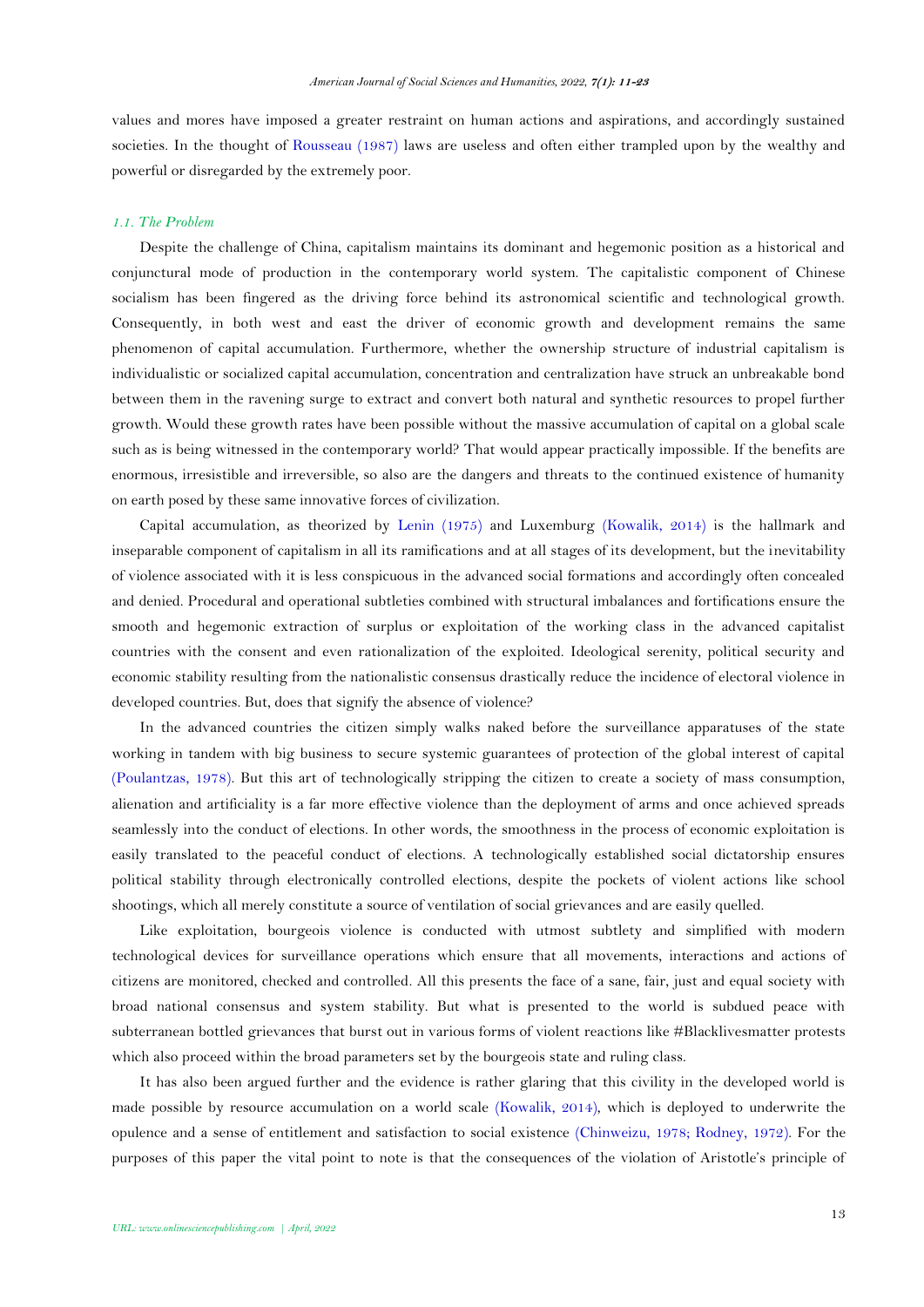moderation by the concentration and centralization of wealth are concealed in the advanced societies, except in the cyclical periods of economic crises like depressions. However, these pathologies are quite common and open in developing countries where the process of primitive accumulation proceeds in several illegal forms [\(Ake, 1978;](#page-11-2) [Onimode, 1983\)](#page-12-8). Politics assumes the nature of an investment the dividends of which are obtained by corruption (Ake, [2001\)](#page-11-3). Electoral violence becomes pronounced and widespread, unmitigated by the guiding principles of ethical moderation as economic wealth, mostly illegally acquired, is transformed into political power, which is further deployed as a tool for further wealth acquisition. That precisely defines the fundamental issue to be addressed in this paper.

# *1.2. Aim and Objectives of Study*

This paper aims to study the implications of the neglect of Aristotle's theory of the mean or moderation as applied to the analysis of dependent capitalism relative to electoral violence in Third World countries. Specifically, the study would be guided by the following objectives, viz, to;

- 1. Explain Aristotle's theory of the mean or moderation.
- 2. Relate Aristotle's theory of moderation to dependent capitalism as practised in developing countries.
- 3. Demonstrate how the neglect of Aristotle's theory of moderation breeds electoral violence in developing countries.

#### *1.3. Research Questions*

- 1. What does Aristotle's theory of the mean or moderation signify?
- 2. How does Aristotle's theory of moderation relate to dependent capitalism as practised in developing countries?
- 3. In what way does the neglect of Aristotle's theory of moderation breed electoral violence in developing countries?

### *1.4. Research Assumptions*

- 1. Aristotle's theory of the mean or moderation significantly applies to contemporary politics, particularly in developing countries.
- 2. Aristotle's theory of moderation adequately explains the pitfalls of dependent capitalism as practised in developing countries.
- 3. The neglect of Aristotle's theory of moderation breeds electoral violence in developing countries.

## **2. THEORETICAL FRAMEWORK**

Aristotle's theory of virtue, which provides the framework for this study, is directly and deeply embedded and integrated in his ethical theory of the mean both at the level of the individual citizen and the state. Virtue dwells in the exercise of personal restraint or moderation in the management of personal affairs and participation in the sustenance and development of the state [\(Aristotle, 1996\)](#page-11-4). A thought on the possibility and implications of states, from the loss of virtue, through the creeping depreciation of functional morality, degenerating into aberrations or deviations, was a major preoccupation of classical political thinkers [\(Aristotle, 1996;](#page-11-4) [Aristotle, 1999;](#page-11-0) [Plato, 2007\)](#page-12-9). Only good citizens can produce and effectively manage a good state, but this only while being guided by the ethical virtue of the mean.

"We have sufficiently explained then, that moral virtue is moderation or observance of the mean, and in what sense, viz. (1) as holding a middle position between two vices, one on the side of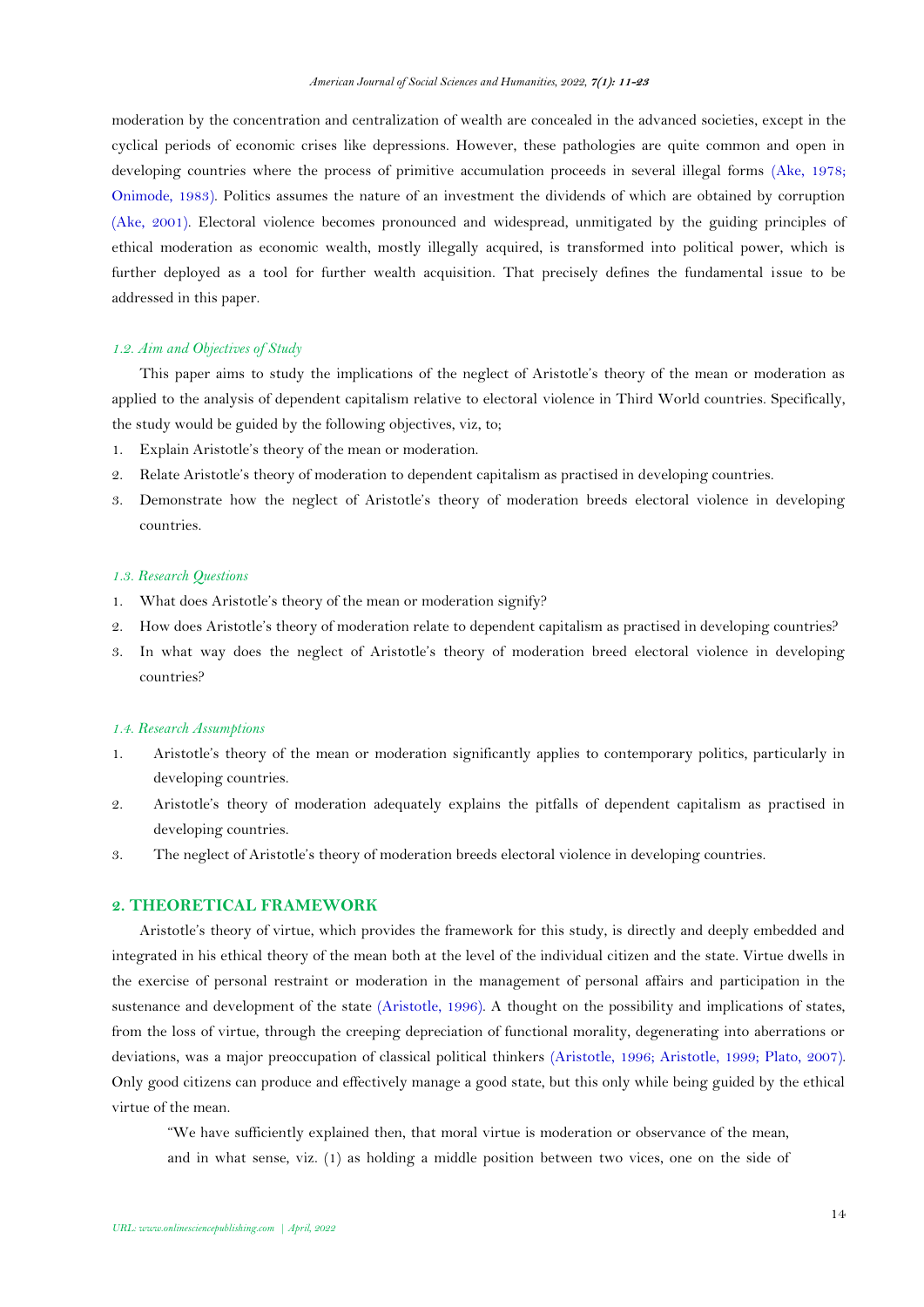excess and the other on the side of deficiency, and (2) as aiming at the mean or moderate amount

both in feeling and in action" [\(Aristotle, 1996\)](#page-11-4).

In the classical era virtue resided not in the ownership of wealth or much less self-love, but rather in public service for the good of others or the community. Citizenship with virtue was nurtured through the ethical doctrines of the state. It was for this reason that Socrates was accused of teaching young men to disrespect the gods, eventually leading to his death. Such disrespect signified the absence of virtue in the youth as they grew into adulthood. Aristotle defined citizenship not in terms of rights but rather by the exercise of political power. To Aristotle a citizen is more than a mere "denizen or resident of a place", neither is he defined in terms of the enjoyment of private rights. "He is ordinarily one who possesses political power; who sits on juries and in the assembly . . . he is a citizen who has political power" [\(Aristotle, 1999\)](#page-11-0).

The significance of associating the citizen with political power lies in the imperative to protect the state against degeneracy. Only a good citizen can rule a good state and maintain it in that condition of being a good state. But this is made possible only with the guidance of the ethical principle of virtue defined in terms of the exercise of moderation or restraint from either of the extreme conditions wealth or poverty, which would ruin the state or cause it to degenerate. It is precisely for this reason that he defined the citizen in terms of the distribution of political power, the same condition for the state because when the mode of power distribution changes a new state comes into existence.

The result of ethical bankruptcy, particularly when it manifests in the public domain, is the degeneracy of the state. From polity to democracy, aristocracy to oligarchy and from monarchy to tyranny or despotism, the erosion of ethical values in the management of the state has consequences that are always negative and must therefore be held in check. In summary there is morality in politics and viewed as political economy then morality or ethical values should moderate both political and economic pursuits. This is the challenge confronting the capitalist in the modern capitalist society as he amasses political and economic power, the former either directly or through other class allies.

## **3. METHODOLOGY**

This is essentially a theoretical study with data collection principally from secondary sources such as books, journals, newspapers, documentaries and internet sources. Personal observation in course of participation in election management also provided a veritable source of information and impression about elections in a developing country. The method of analysis was qualitative, interpretive and logical reappraisal and analysis of historical and contemporary facts, reports and records. Generally, the paper adopted a methodology of textual extraction and analysis, including periodization and content analysis of extant data i.e. "thorough examination of documents in order to generate information for inference based on the canons of scientific research" [\(Biereenu-Nnabugwu, 2010\)](#page-11-5). Interpretive research, as adopted in this paper, views social reality as being contained within and impossible to separate from their social settings, it interprets the reality though a "sense-making" process rather than a hypothesis testing process [\(Bhattacherjee, 2012\)](#page-11-6).

### *3.1. Aristotle's Theory of the Mean or Moderation*

In formulating his theory of the mean or moderation Aristotle conceived three positions or "classes of disposition", two of which he considered to be "kinds of vices". Of the two, one is positively excess or extreme and the other marked by deficiency or insufficiency or lack or inadequacy. The third position or disposition is the only one that is a "kind of virtue", which is the "observance of the mean" [\(Aristotle, 1996\)](#page-11-4). Each of the first two, which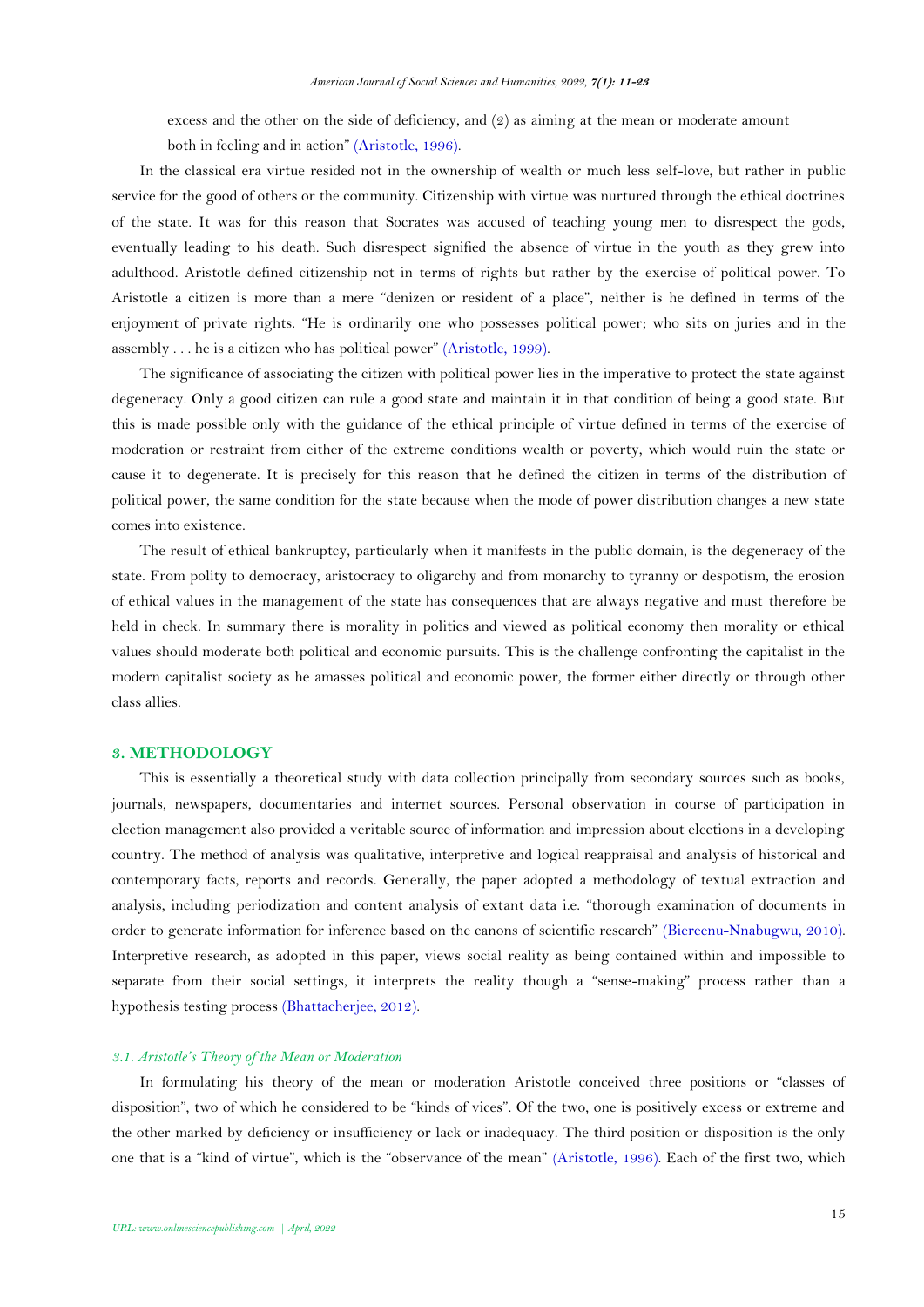are vices is somehow opposed to the other. On the other hand, the two extreme dispositions or vices are also opposed both to the mean or moderate disposition or position and to one another, while the moderate disposition is opposed to both of the extremes or vices.

Aristotle's conceptualization of the mean or moderation is a theoretical or philosophical construct designed as an ethical guide to actions, decisions and policies at both levels of the state and the individual citizen. Whether favourable or unfavourable, gain or loss, ambition or apathy, individualistic or communal, in relations, actions and expectations, the middle course or the mean should be the focus of human striving. From the perspective of Kantian ethical theory it is eloquently deontological, emanating from the inner conviction of the individual actor rather than being a derivative of the possible outcomes or consequences that might result from an action [\(Kant, 2002\)](#page-12-10).

In relating this theory to property he acknowledges the difficulty in determining or stipulating the amount or level of acquisition that would reasonably satisfy the requirements for a decent life based on which restrictions could be imposed on extremes. It is also necessary to determine the level of poverty that would be intolerable in a decent society.

"for the amount of property which is needed for a good life is not unlimited, although Solon in one of his poems says that 'no bound to riches has been fixed for man'. But there is a boundary fixed, just as there is in the other arts; for the instruments of any art are never unlimited, either in number or size, and riches may be defined as a number of instruments to be used in a household or in a state" [\(Aristotle, 1999\)](#page-11-0).

Ideas such as this are more closely associated with socialism or communism than capitalism, under which the acquisitive instinct is not only the driving force behind societal development but also the foundation upon which the entire social fabric is structured. Extreme wealth acquisition in political leadership would, without doubt, engender destructive dispositions such as arrogance, impunity, intolerance, and insensitivity toward the plight of others, i.e. the citizens. Vices such as these lead inexorably to the creation of another extremity at the opposite pole, that of poverty manifesting as hunger, misery, frustration, anger, disobedience, dissension, and eventually insurgency. Nothing could be more destructive to a state than these social vices. Precipitation of crisis is obvious and unavoidable under such circumstances. Legal or constitutional prescriptions guided by ethical principles could provide the sobering effect needed for political stability, but these often run contrary to the pillars of capitalism. Perhaps this explains [\(Plato, 2007\)](#page-12-9) rejection of property ownership among the guardians. At the preliminary stages of the development of capitalism Christian ethical principles guided and directed the process [\(Weber, 2001\)](#page-12-11) and properly aligned with Aristotle's theory of moderation, but derailed at the stages of monopoly and imperialism.

#### *3.2. Theory of Moderation, Contemporary Capitalism and Democracy*

Theory of the mean may have successfully served the purposes of a classical slave state with highly circumscribed citizenship. Conceptual nuances quickly manifest when applied to the modern capitalist state and society viz. the emphasis on individualism, self-interest, wealth accumulation and monopolization. Success in these endeavours is reckoned as virtue or moral excellence, measured in terms of business ingenuity, innovativeness and creativity, which also provide the standard of behaviour for the rest of society. The capitalist takes risks, being driven by that singular motivating force, viz. profit and its maximization, and bears alone the brunt of the outcome, whether positive or otherwise. Success in that endeavour is the sole determinant of virtue, but which runs contrary to the classical connotation that "virtue, then, is a kind of moderation, in as much as it aims at moderation or moderate amount" [\(Aristotle, 1996\)](#page-11-4).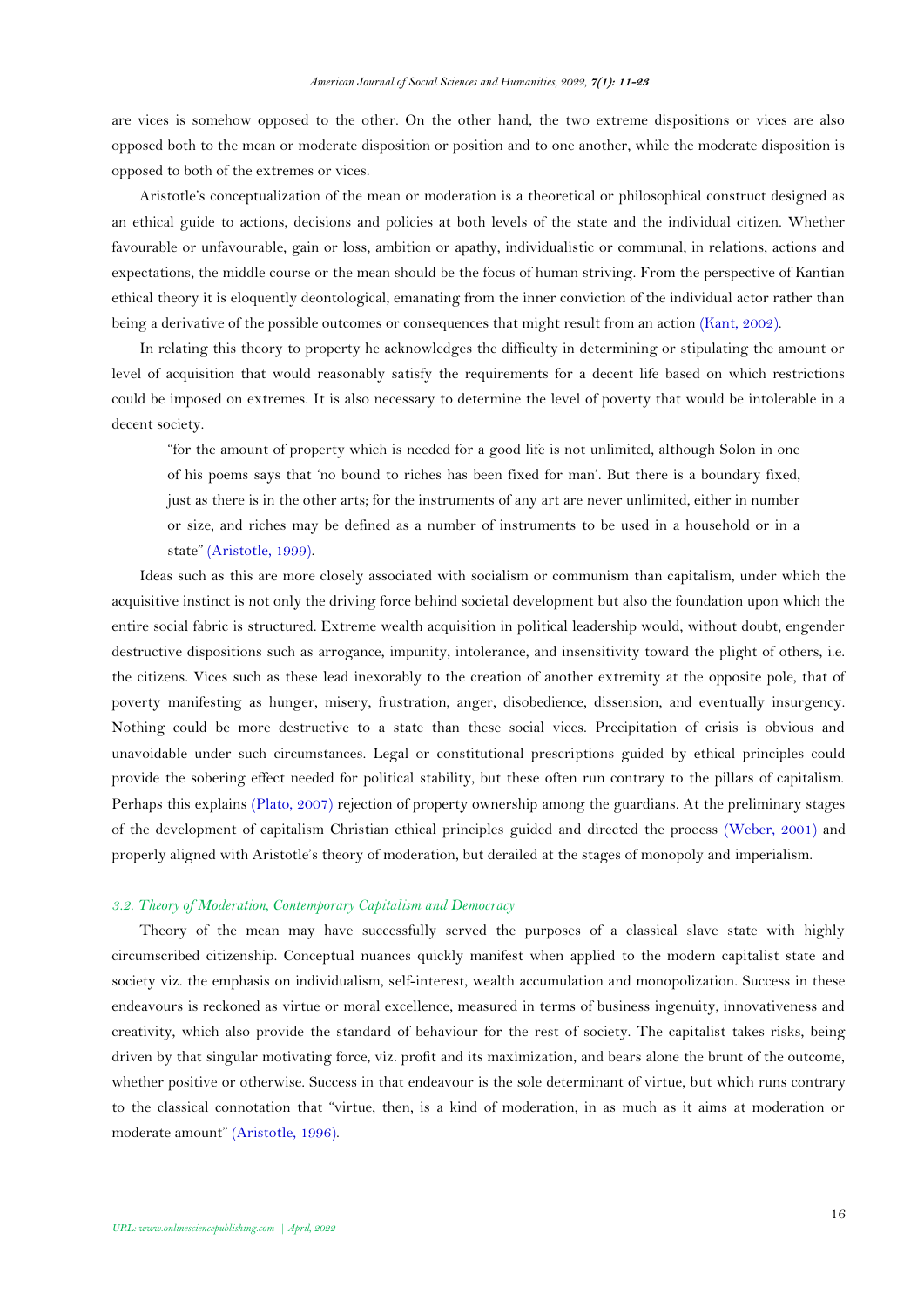From the foregoing, the theory of moderation or mean is apparently inapplicable to the modern capitalist system, because the age of primitive accumulation characterised by the spectacles of slave trade, colonialism and imperialism introduced dramatic changes to the development of capitalism [\(Kowalik, 2014\)](#page-12-4). The initial Christiandriven, ethically constructed capitalism was swept aside as the criminality of primitive accumulation took centre stage [\(Ogali, 2014\)](#page-12-12). "Merchant capital can develop within feudalism without changing the mode of production; a challenge to the old ruling class and its state comes only with the development of the capitalist mode of production in industry and agriculture" [\(Hill, 1940\)](#page-12-13). Transitions between modes of production cannot proceed as neat and perceptible as presented here. The writings of the Spanish priest, Bartolomé de las Casas ([1484-1566]; www.las.casas.org/manissues.htm), have revealed the criminal violence in Latin America against the indigenous populations resulting in the extermination of perhaps 90 million people. Gold and silver-inspired colonization, as well as plantation agriculture, funded Spanish, Dutch and English capitalism [\(Williams, 1944\)](#page-12-14). Lamenting the ruthless exploitation of slave labour and the expropriation of indigenous land he queried:

Tell me by what right of justice do you hold these Indians in such a cruel and horrible servitude? On what authority have you waged such detestable wars against these people who dwelt quietly and peacefully on their own lands? Wars in which you have destroyed such an infinite number of them by homicides and slaughters never heard of before. Why do you keep them so oppressed and exhausted, without giving them enough to eat or curing them of the sicknesses they incur from the excessive labour you give them, and they die, or rather you kill them, in order to extract and acquire gold every day (Las Casas, cited by [Ogali \(2014\)](#page-12-12)).

Violent, bloody and ruthless accumulation of resources facilitated industrialization or the development of capitalism in Europe. Merchants, slave-traders and pirates, who had amassed fortunes overseas funded the agrarian transition, taking over from the savings of yeomen and craftsmen [\(Hill, 1940\)](#page-12-13). In one particular instance, in Colombia, the Spanish leader of the expedition seized the King of Bogota and detained him for six to seven months demanding more and more gold to fill an entire building as condition for his release [\(Acemoglu & Robinson, 2012\)](#page-11-1).

From a Weberian perspective, capitalism took form from the womb of feudalism (a world dominated entirely by the Church), evolved from the Protestant Ethic, rooted in the Christian religion and guarded by ecclesiastical rules, principles and values. In reality the rules of self-discipline, avoidance of ostentation, restraint from extravagance, thriftiness, and frugality were, at that formative stage, the hallmarks of capitalism. The transition from feudalism to capitalism was dominated by the religious doctrine of "ascetic Protestantism", a period when the religious and economic forces which expressed themselves through such channels as Church discipline, piety, and asceticism were "the decisive influences in the formation of national character" [\(Weber, 2001\)](#page-12-11).

Consequently, it would appear that the greed, impiety, avarice, the pursuit of extreme wealth acquisition, disregard for institutional regulation, treading down environmental control measures, tax evasion, etc. which define and sustain contemporary capitalism were unknown and even antithetical to the previous age of competitive capitalism driven and guarded by protestant ecclesiastical doctrines. The defining features of contemporary capitalism, at the stage of monopoly and imperialism [\(Ake, 1981;](#page-11-7) [Brewer, 2001;](#page-12-15) [Lenin, 1975;](#page-12-3) [Nabudere, 1977;](#page-12-16) [Onimode, 1983;](#page-12-8) [Tandon, 1982\)](#page-12-17) obviously contradict Aristotle's theory of moderation from which perspective they are vices that threaten societal sustainability. What remains is to explore its link with democracy and electoral violence.

Democracy, without doubt rules the modern world in which every state must justify its existence based on its democratic scorecard [\(Diamond, 1997\)](#page-12-18). It is a judgmental alter before which all states that were hitherto fascist, theocratic, despotic, and tyrannical, must bow and demonstrate penitence. For admission into the portals of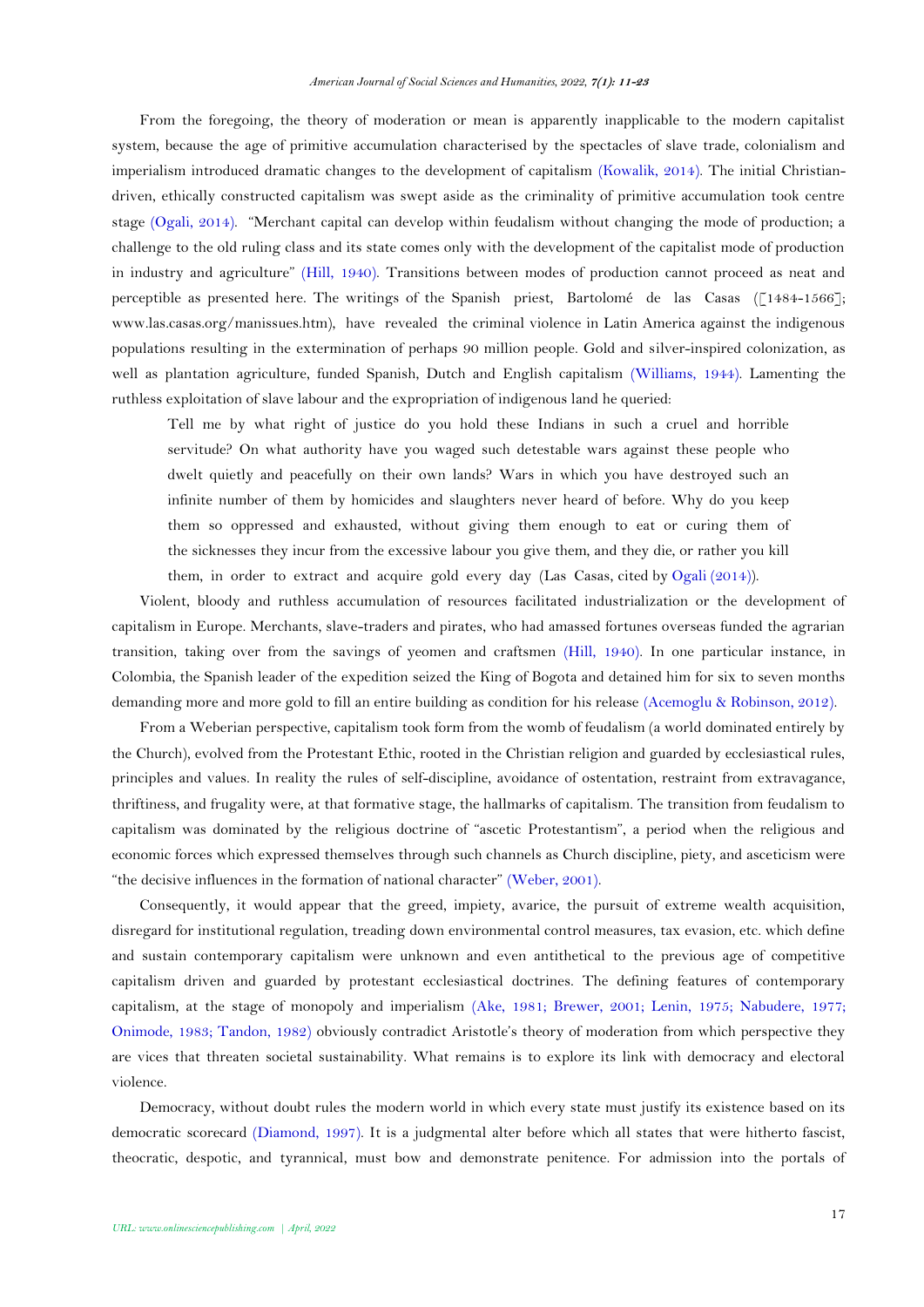civilization before the global community every state at least pretends to be democratic or democratizing. However, to attract this universal love democracy itself had to pass through a period of mutation, baptism and rechristening. In this age of universal democratization a double-face is being presented to the world, stable democracy in the advanced countries, but a fraudulent model characterised by electoral violence, voter apathy, incumbency factor, political parties without ideology, godfatherism, prebendal politics, harassment of opposition, constitutional tinkering, curtailment of fundamental rights, etc. in Third World countries.

In the advanced liberal states a subtle and effective alienation of the citizen from the exercise of democratic power was achieved with the consent of the ruled, through hegemonic politics, with series of political reforms, rendering the citizen indolent, a voting zombie, and a watcher from the sidelines of democratic competition. Capital accumulation and its attendant economic and political empowerment of a few in modern liberal society has resulted in a simultaneous disempowerment of the majority from the chambers of crucial macro and micro political decision making.

It might look quite easy and appealing and is very common to be disdainful of the capitalist's acquisitive spirit and preach personal or socially-imposed restraint as a mechanism for income redistribution to achieve social justice. But, in fairness to him, such an action could evoke far more serious consequences than are perceptible. His involvement in a cut-throat competition against his contemporaries and as a zero-sum game in which one either gains or loses all, is in itself a systemic spirit that erases all forms of ethical considerations in the practise of his art. It is note-worthy that capitalist competition is a state of affairs that views moral considerations or restraints as a suicide mission. How would a capitalist identify an ample opportunity for profit making and refuse to exploit it?

Capitalism is a structured dynamic that operates independently of the will and sometimes even expectations of the individual capitalist. [Smith \(2012\)](#page-12-19) identified this process as the "invisible hand" under *laissez faire* capitalism [\(Black, 2002\)](#page-12-20). An investment may not yield the desired profit and may even end in a loss. However, it is this same process of capital accumulation that also results in the impoverishment of the worker, all as aspects of an integrated, orderly, civilized and institutionalized construct, in the advanced capitalist countries. In such societies a civilised process ensured that this change was achieved with little or no resistance as both processes of wealth acquisition/monopolization and citizen political disempowerment were institutionalized. However, what obtains in the developing world is an entirely different story.

What is described above is capitalism in a sane environment. How was this democratic double-face achieved? A redefinition of citizenship, just as democracy, was the starting point. First, the concept of active citizenship espoused by Aristotle in terms of the exercise of real political power was surreptitiously replaced with powerless representation [\(Macpherson, 1972\)](#page-12-21).

"How are we to define a citizen? He is more than a mere denizen; private rights do not make a citizen. He is ordinarily one who possesses political power; who sits on juries and in the assembly . . . To define him as the son of citizen parents is futile. Some say that his civic rights must have been justly acquired. But he is a citizen who has political power, however acquired. Similarly, the state is defined by reference to the distribution of political power; when the mode of distribution is changed a new state comes into existence . . . In a constitutional state the good citizen knows both how to rule and how to obey. The good man is one who is fitted to rule. But the citizen in a constitutional state learns to rule by obeying orders. Therefore, citizenship in such a state is a moral training" training [\(Aristotle, 1996\)](#page-11-4).

A meticulous textual analysis of this statement would reveal the soft underbelly of modern representative democracy which has largely disempowered the citizen first by economic conquest and disparity in wealth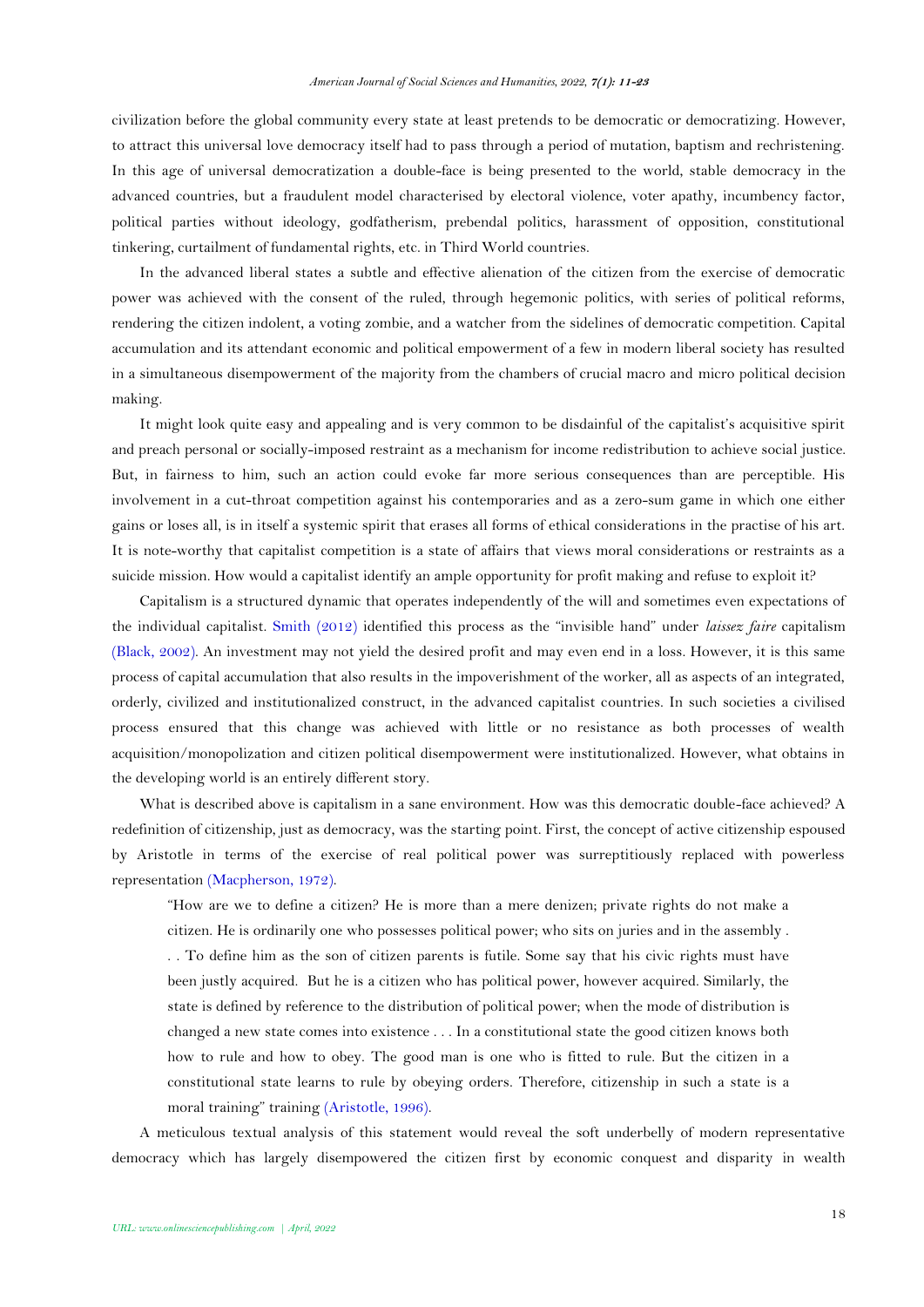distribution and then political alienation and deprivation through the concept of representative democracy with its emphasis on voting without being voted for (Miliband, in [Diamond and Plattner \(1993\)](#page-12-22)). A severe restriction is imposed on the quality of modern democracy by the economic and political disempowerment of the ordinary citizen. It is for this reason [\(Marx & Engels, 1977\)](#page-12-23) defined the state as a "committee for managing the common affairs of the whole bourgeoisie".

The practicability or applicability of Aristotle's normative theory of moderation or restraint, developed in an ancient epoch far removed from and evolving through the eccentricities and layers of historical transitions, in a modern society ruled or driven by a completely different system of social structures, laws and processes, is a question whose relevance and validity are simply undeniable. That leads us to an examination of the situation in developing countries.

## *3.3. Dependent Capitalism and Democracy in Developing Countries*

Imperialism entered the Third World with violence and operated, conquered, subjugated, ruled and exploited with violence. Consequently, the state in the Third World has been descried as over-developed [\(Alavi, 1973\)](#page-11-8), predatory [\(Evans, 1989\)](#page-12-24), absolute, authoritarian and totalistic (Ake, [2001\)](#page-11-3). At independence this culture of violence was bequeathed to the political leaders who still effectively deploy it against the citizens. Wealth acquisition in these countries is obtained not through investment or business ingenuity but mainly through politics, which is viewed as an investment. It is also for this reason that electoral contests are full of violence. In Third World countries the extremities of poverty and wealth are so conspicuous that even the blind can see them, without the mediation of welfare packages or motivational incentives for workers and the unemployed. To attain positions from which to authoritatively allocate values everything is deployed to ensure victory.

Here again Aristotle's ethical principle of moderation, which evinces morality in politics, is neglected in developing countries and the consequences are equally conspicuous. Elections have been institutionalized in almost all countries across the world, except a few like Brunei, China, Eritrea, Qatar, Saudi Arabia, and South Sudan. Despite the conflict in Afghanistan elections have been held eight (8) times [\(Birch, Daxecker, & Huglund, 2020\)](#page-12-25). Togo in 2005, Nigeria in 2007, Côte d'Ivoire in 2010-2011, Guinea in 2010, have been cited as instances of election violence in developing countries.

Electoral violence as a variant of political violence can be distinguished from the latter as it is aimed at influencing the behaviour of the voters, intimidating candidates or distorting results. It seeks to delay or prevent the vote or compilation of results, or to obtain results which do not reflect the decision of the electorate. Furthermore, it could occur before or on the polling day, as in Guinean 2010 or just after the elections as in the 2005 Togolese presidential election, Côte d'Ivoire in 2010 and Nigeria 2015.Electoral violence is associated with political instability, civil war, or coup, in a context of democratic transition or disarmament and demobilization following civil war; real or alleged rigging of elections; perpetrators include ethnic groups, clans, economic powers, and political actors; triggers could be a minor difference between the candidates' results, unclear or disputed legal framework, non-impartial management bodies, lack of transparency, including electoral data management, proven or alleged fraud in the electoral process, more prone in first-past-the-post system; exclusionary effects and fears [\(United Nations, 2017\)](#page-12-26).

It is not the design of this paper to belabour the reader with a litany of facts about electoral violence in developing countries. The colonial administration controlled the economy of the colony without teaching the colonized the virtues of entrepreneurship, innovation, and creativity. The colonial economy was as a matter of deliberate policy made dependent on the metropolis for manufactured goods and the colony to concentrate on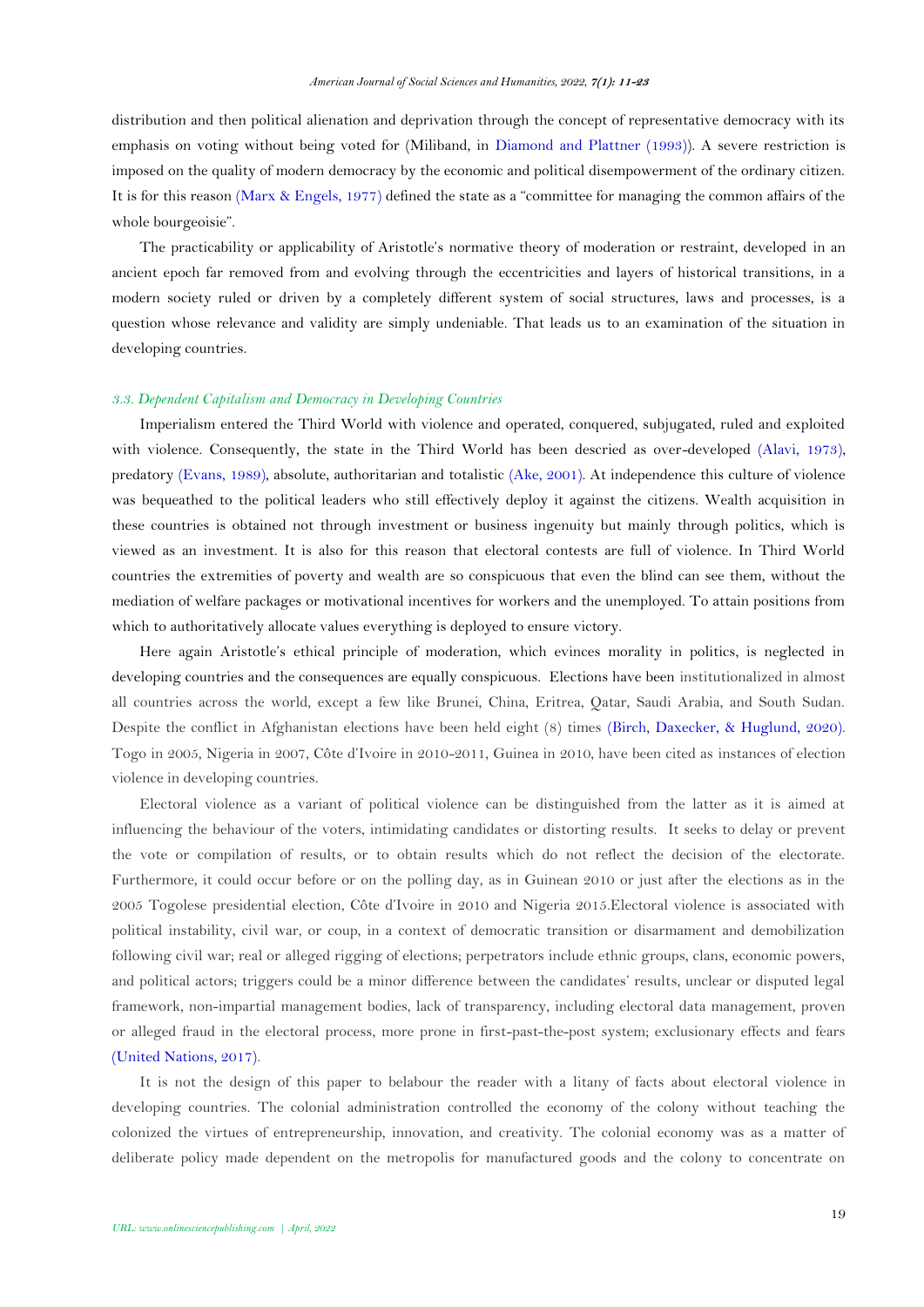primary production. Consequently, economic means of wealth generation remain elusive and unattractive to the colonies. Even independence was mere flag substitution with neo-colonial dependent networks. Politics has become the only means of wealth creation. Politics means everything, life and death, survival of the fittest, winner take all, and several other political jargons. African egalitarian values were desecrated in favour of western culture. Ironically, much of the wealth stolen with political tools found its way to the western banks for safe keeping where they are deployed for the economic development of the host.

Discussing democracy under such circumstances is empty and vacuous and even distasteful. Africa is not even striving for democracy but is rather retrogressively accepting and institutionalizing anti-democratic forces as the new reality to form the basis for political power pursuit, deployment and governance. Such forces as ethnicity, corruption, sponsorship of terrorism, insurgency and greed have become the new norm. Criminality is widespread and largely perpetrated not against the rich but rather against fellow poor, wretched and struggling people while the oppressors are worshipped.

Some international efforts at promoting democracy through the eliminate of electoral violence, include the Economic Community of West African States' (ECOWAS) Supplementary Protocol on Democracy and Good Governance, which provides for strict compliance with constitutional provisions in electoral practice, and also set the parameters for the conduct of peaceful, credible, free, fair, and transparent elections. The African Union's (AU) 2012 Memorandum of Understanding on Stability, Development, and Cooperation emphasizes transparent and credible elections as well as respect for the fundamental and universal right to participatory and democratic governance, forbidding unconstitutional changes of government. Collaborating with these regional organizations is the United Nations through the UNOWAS and other agencies to contribute to eradicating electoral violence and promote good governance [\(United Nations, 2017\)](#page-12-26).

Some of these protocols, treaties and charters are simply self-serving, particularly the principle of noninterference, respect for sovereignty and unconstitutional changes of government. What have been produced are sit-tight leaders who consistently manipulate elections, using the incumbency factor to remain in office. Such measures have not yielded any positive result, particularly in Africa.

"For the average city-state the best constitution will be a mean between the rule of rich and poor; the middle-class will be supreme. No state will be well administered unless the middle-class holds sway. The middle-class is stronger in large than in small states. Hence, in Greece it has rarely attained to power; especially as democracy and oligarchy were aided by the influence of the leading states".

Virtue, integrity and patriotism are very close to the lips of Third World leaders but far from their hearts. Even ideological positions are difficult to associate with their political parties, always identifying with the winning party just to have the opportunity to loot the treasury. Particularly African leaders have had their consciences seared with a hot iron. These are the motivations for desperation in seeking political office through electoral violence and resulting in several other conflicts and crises in developing countries.

### *3.4. Socialism and Welfarism as Moderating Forces*

As stated earlier capitalism is a natural process, which once put in motion produces results that are independent of the will of the operators of the system. Consequently, extreme wealth and poverty are inevitable outcomes of the process of capitalist practice. Some safety nets that were later introduced through Welfarist reforms have had the effect of moderating the capitalist system and delayed the socialist revolution in the west. Welfarism is a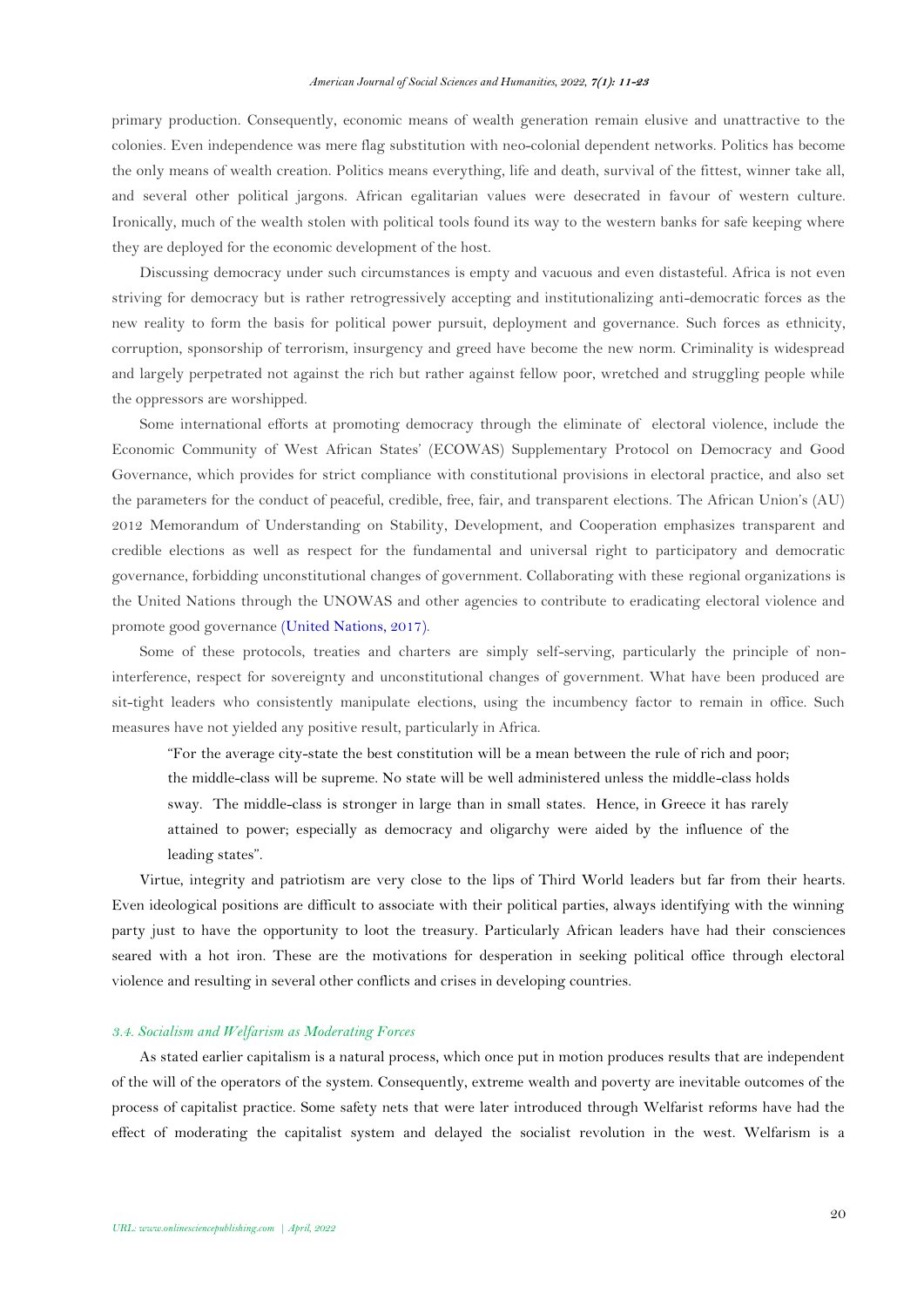moderating force that has played a crucial role in sustaining the capitalist system as well as liberalism generally. The Welfare State has been defined as:

A state committed to ensuring for all its citizens at least some minimum standard of living, including housing, education, medical services. Advocates argue that the welfare state is not merely equitable but also efficient, since the absence of this provision leads to externalities in the form of crime, poor public health and failure to become employable [\(Black, 2002\)](#page-12-20).

Within the liberal theoretical paradigm [\(Rawls, 1999\)](#page-12-27) theory of fair distribution as the basis for justice presents a similar argument, particularly the difference principle, which makes provision for the most vulnerable in society. Externalities resulting from the absence of such programmes are enormous and unpredictable, including terrorism, insurgency and other dangerous crimes that the world is witnessing.

Marxism and socialist ideas were also a reaction against the vices of capitalist practice, such as alienation, exploitation, deprivation, environmental degradation, destructive exploitation of resources and grinding poverty. Variations in the intensity of these inevitable outcomes of capitalism between the developed and developing countries depends on the availability of resources to sustain the wealth of the respective nations. While the imperialist plundering of resources increases the level of capital accumulation to funs the general wealth of the advanced capitalist countries the loss of these resources in the developing or underdeveloped countries introduces crises of various forms within that geographical belt [\(Nabudere, 1977;](#page-12-16) [Rodney, 1972\)](#page-12-7). Dependency theories [\(Emmanuel, 1972;](#page-12-28) [Frank, 1966\)](#page-12-29) have successfully exposed the exploitative results of these linkages and interactions between the two groups of states tied in a metropolis-Satellite structure.

Consequent upon the deprivations suffered by the majority in the capitalist countries several socialist revolutionary upheavals were recorded across Europe with various levels of success in Russia, France, Spain, Germany, Poland, Bulgaria, Czechoslovakia, Yugoslavia, etc. Even where the revolution failed political organisations with a strong socialist orientation contend for power and constantly act as a check on extreme wealth disparities. Standard examples are the Labour Party in Britain, the Socialist Party in France, the Social Democratic Party in Germany, etc. These political parties act as moderating influences both to protect the weak and checkmate the strong in line with Aristotle's theory of the mean or moderation. It could be argued that Aristotle was the classical precursor of Marx, who only modernized and built on the fundamental principles laid down by the former's theory. America is only being shielded from a socialist revolution or a strong socialist-oriented political party by the Welfaristprogrammes that give a sense of entitlement, ownership or opportunities to the working class and less privileged.

Democrats take Equality for their motto; oligarchs believe that political rights should be unequal and proportionate to wealth. But both sides miss the true object of the state, which is virtue. Those who do most to promote virtue deserve the greatest share of power. On the same principle, Justice is not the will of the majority or of the wealthier, but that course of action which the moral aim of the state requires [\(Aristotle, 1996\)](#page-11-4).

Aristotlean theory of the mean operates like an iron law, which when violated casts a spell of revolutionary crisis on the society. It views and abhors both democracy and oligarchy as extremes that operate in the interest of the majority poor or wealthy few respectively, rather than the interest of the whole society, and to that extent are vices or aberrations that should be avoided if society should hope to enjoy a prolonged lifespan. Moderation is the best preservative of societies. Aristotle's greatest vindication lies in the fact that virtually all modern societies that lay a claim to democracy are in reality a combination of democracy and aristocracy, somewhere between the two, a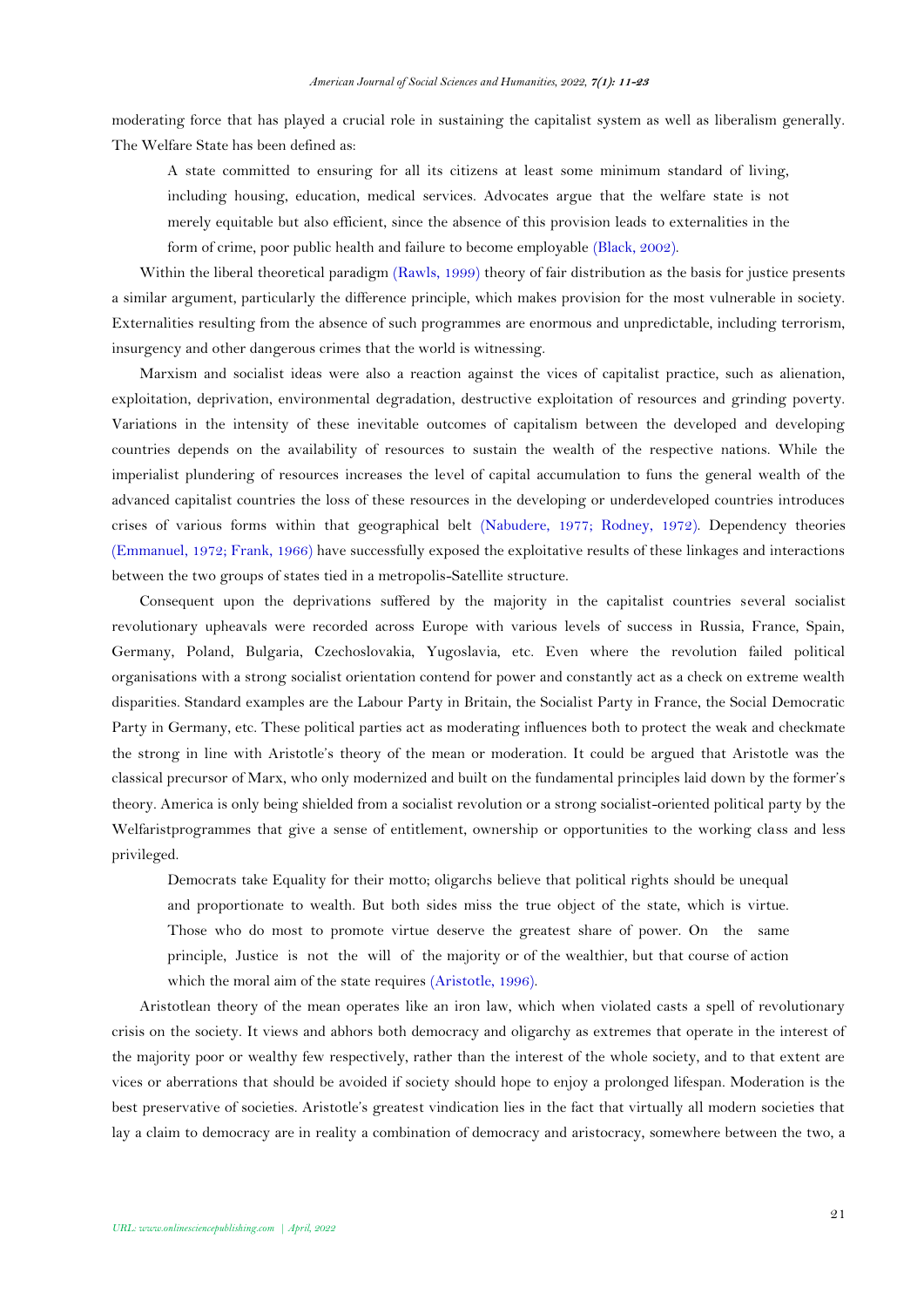mean, and such societies thrive better. Virtue is in the mean rather than the extreme. Consequently, the inability of the Third World countries, particularly Africa, to strike this mean or middle course is their greatest undoing.

# **4. CONCLUSION**

In conclusion this paper states that Aristotle's theory of the mean or moderation is timeless normative theory that societies neglect or reject at their peril. Extremes of wealth and poverty are both vices that should be avoided. Both societies and at the individual level citizens and the state that fail to thrive at the middle course are prone to crises of various forms. Societies struck with the bolt of poverty would certainly disintegrate as the state would not be able to fulfil its obligations to the citizens, while on the contrary extreme wealth courses states, like the Roman Empire, become lethargic and focus on indulgences that despise and neglect the duty of sustaining and maintaining its integrity and protecting its borders and citizens.

Extreme wealth disparities in capitalist societies resulted in the advancement of socialist ideas and eventual revolutions across Europe as a moderating force. In the contemporary core capitalist societies like the United States, Great Britain, Canada, Australia, Japan, etc. the existence of socialist-oriented political parties or the introduction of welfare programmes or both act as moderating forces to stabilize the system. The theory of moderation or mean is therefore a *sine qua non* for all societies seeking stability. In Third World countries the absence of a moderating force could be identified as being responsible for their numerous crises.

## **5. RECOMMENDATIONS**

Based on the findings and conclusions drawn above the following recommendations have become rather imperative:

- 1. There is virtue in moderation at both the state and individual levels against either extreme wealth or poverty. States should strive toward that end.
- 2. Extreme wealth disparities should be avoided as they have usually resulted in the destruction of such societies.
- 3. Both welfare programmes and socialist-oriented or workers' political parties should be encouraged as they act as a moderating force in contemporary societies.
- 4. The study of ethical political theories like Aristotle's theory of the mean should be encouraged as they provide the answers to some of the arduous challenges confronting states.

## **REFERENCES**

- <span id="page-11-1"></span>Acemoglu, D., & Robinson, J. A. (2012). *Why Nations Fail: The origins of power, prosperity and poverty*. New York: Crown Publishers.
- <span id="page-11-2"></span>Ake, C. (1978). *Revolutionary pressures in Africa*. London: Zed Publishers.
- <span id="page-11-7"></span>Ake, C. (1981). *A political economy of Africa*. London: Longman.
- <span id="page-11-3"></span>Ake, C. (2001). *Democracy and development in Africa*. Ibadan: Spectrum Books Ltd.
- <span id="page-11-8"></span>Alavi, H. (1973). The state in post-colonial societies: Pakistan and Bangladesh. *New Left Review, 74*(61), 344-373.
- <span id="page-11-4"></span>Aristotle. (1996). *The Nicomachean Ethics, translated with notes by Harris Rackham* (10th ed.). London: Wordsworth Classics Ltd.
- <span id="page-11-0"></span>Aristotle. (1999). *Politics, translated by Benjamin Jowett*. Kitchener: Batoche Books.
- <span id="page-11-6"></span>Bhattacherjee, A. (2012). *Social science research: principles, methods and practices* (2nd ed.). Florida: Scholar Commons.
- <span id="page-11-5"></span>Biereenu-Nnabugwu, B. (2010). *Methodology of political inquiry: Issues and techniques of research methods in political science*. Enugu: Quintagon Publishers.